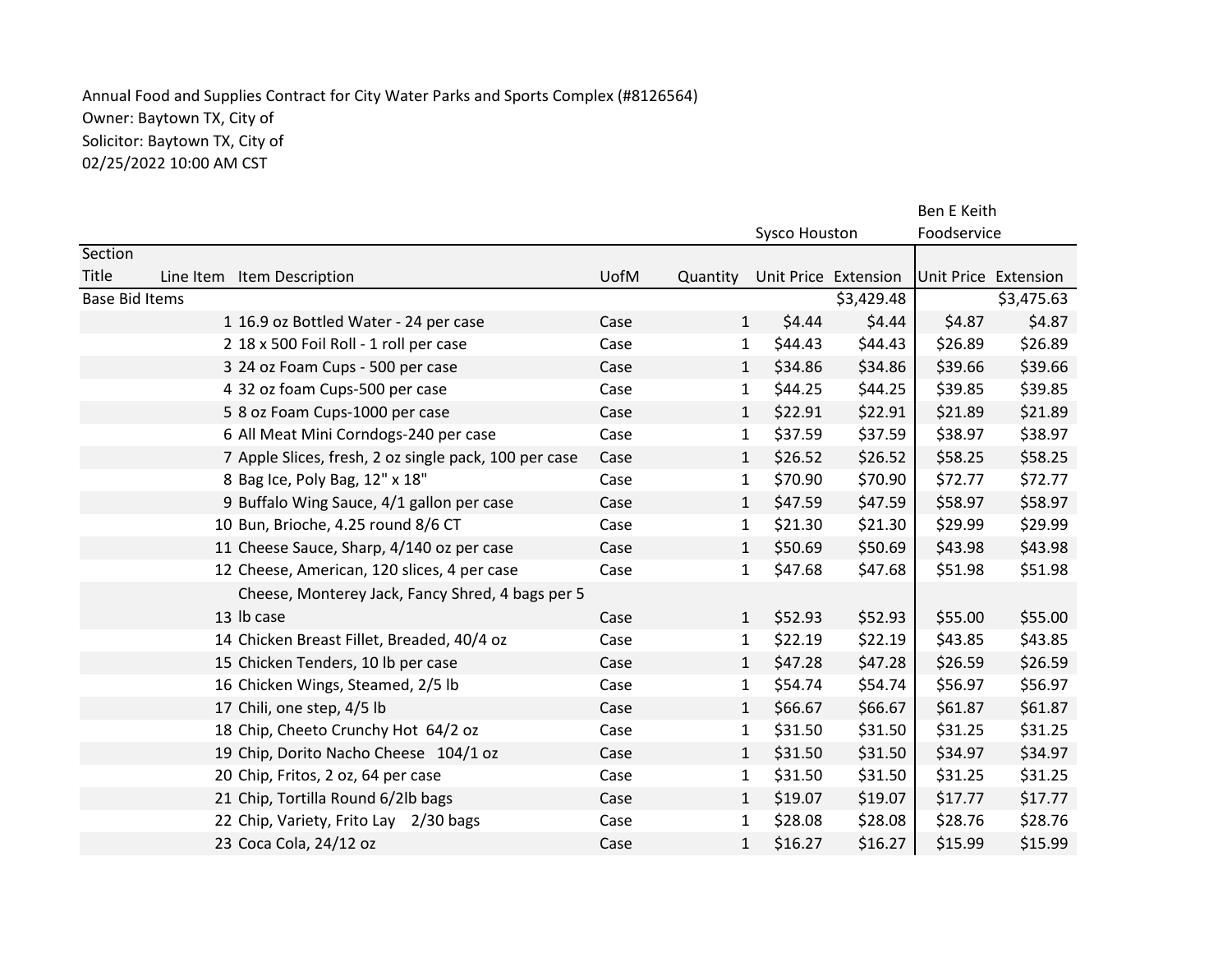| 24 Confectioners Sugar 10x Cane 2 lb, 12/case   | Case | 1            | \$25.62 | \$25.62 | \$27.58 | \$27.58 |
|-------------------------------------------------|------|--------------|---------|---------|---------|---------|
| 25 Container, Foam, round, 4 oz, squat, white   | case | $\mathbf{1}$ | \$22.74 | \$22.74 | \$24.67 | \$24.67 |
| 26 Container, plastic, clean, hinged, 6 inch    | Case | 1            | \$77.40 | \$77.40 | \$48.97 | \$48.97 |
| 27 Corn Dog, All Beef, 48/4 oz                  | Case | $\mathbf{1}$ | \$0.00  | \$0.00  | \$40.68 | \$40.68 |
| 28 Corn Dog, All Meat, Footlong                 | Case | $\mathbf{1}$ | \$0.00  | \$0.00  | \$40.87 | \$40.87 |
| 29 Cup, Foam, 20 oz                             | Case | $\mathbf{1}$ | \$28.39 | \$28.39 | \$28.99 | \$28.99 |
| 30 Cup, Plastic Souffle, 2 oz                   | Case | 1            | \$47.52 | \$47.52 | \$29.76 | \$29.76 |
| 31 Cutlery Set, KFSNS, 1/250                    | Case | $\mathbf{1}$ | \$14.89 | \$14.89 | \$22.69 | \$22.69 |
| 32 Diet Coke, 24/12 oz                          | Case | $\mathbf{1}$ | \$16.27 | \$16.27 | \$15.99 | \$15.99 |
| 33 Diet Dr. Pepper, 24/12 oz                    | Case | $\mathbf{1}$ | \$11.19 | \$11.19 | \$11.35 | \$11.35 |
| 34 Dish Soap, Quart, 8 per case                 | Case | 1            | \$30.55 | \$30.55 | \$41.88 | \$41.88 |
| 35 Dr. Pepper, 24 pack                          | Case | $\mathbf{1}$ | \$11.19 | \$11.19 | \$11.35 | \$11.35 |
| 36 Dressing, Ranch-Jalepeno, 4/1gallon          | Case | $\mathbf{1}$ | \$59.98 | \$59.98 | \$61.67 | \$61.67 |
| 37 Easy Off Oven Cleaner, 6/case                | Case | $\mathbf{1}$ | \$58.29 | \$58.29 | \$37.95 | \$37.95 |
| 38 Foil Hot Dog Bags, 1000 per case             | Case | $\mathbf{1}$ | \$0.00  | \$0.00  | \$41.78 | \$41.78 |
| 39 Food Tray, 2 lb, 1000 per case               | Case | $\mathbf{1}$ | \$28.30 | \$28.30 | \$29.27 | \$29.27 |
| 40 Food Tray, 3 lb, 500 per case                | Case | $\mathbf{1}$ | \$32.78 | \$32.78 | \$23.77 | \$23.77 |
| 41 Food Tray, 5 lb, 500 per case                | Case | $\mathbf{1}$ | \$36.29 | \$36.29 | \$30.75 | \$30.75 |
| 42 Forks, plastic, 960 per case                 | Case | $\mathbf 1$  | \$37.93 | \$37.93 | \$38.88 | \$38.88 |
| 43 Franks, All Meat, 6" x 1", 10 lb per case    | Case | $\mathbf{1}$ | \$41.67 | \$41.67 | \$35.96 | \$35.96 |
| 44 French Fries, SS 1/4 in, 6/5 lb              | Case | 1            | \$38.71 | \$38.71 | \$27.59 | \$27.59 |
| 45 Funnel Cake Fries, 8 lbs per case            | Case | $\mathbf{1}$ | \$54.67 | \$54.67 | \$43.78 | \$43.78 |
| 46 Gatorade, Cool Blue, 20 oz, 24/case          | Case | $\mathbf{1}$ | \$22.75 | \$22.75 | \$24.57 | \$24.57 |
| 47 Gatorade, Fruit Punch, 20 oz, 24/case        | Case | $\mathbf{1}$ | \$22.75 | \$22.75 | \$24.57 | \$24.57 |
| 48 Gatorade, Lemon-Lime, 20 oz, 24/case         | Case | $\mathbf{1}$ | \$22.75 | \$22.75 | \$24.57 | \$24.57 |
| 49 Gatorade, Riptide Rush, 20 oz, 24/case       | Case | $\mathbf{1}$ | \$22.75 | \$22.75 | \$24.57 | \$24.57 |
| 50 Grill Bricks 12/case                         | Case | 1            | \$28.50 | \$28.50 | \$18.75 | \$18.75 |
| 51 Hamburger Bun 5", 48 buns per case           | Case | $\mathbf{1}$ | \$9.82  | \$9.82  | \$13.56 | \$13.56 |
| Hamburger patty, 4 oz pre-cooked beef patty, 40 |      |              |         |         |         |         |
| 52 per case                                     | Case | $\mathbf{1}$ | \$65.50 | \$65.50 | \$76.98 | \$76.98 |
| 53 Hershey Bar, plain, 1/36                     | Case | $\mathbf{1}$ | \$28.91 | \$28.91 | \$32.99 | \$32.99 |
| 54 Honey Mustard, 2 oz cups, 96 per case        | Case | 1            | \$24.51 | \$24.51 | \$22.98 | \$22.98 |
| 55 Hot dog buns, 6", 72 buns per casse          | case | $\mathbf{1}$ | \$25.96 | \$25.96 | \$13.78 | \$13.78 |
| 56 Jalapenos, sliced, 7.5 lb jar 4/1 gal        | case | $\mathbf{1}$ | \$43.50 | \$43.50 | \$28.88 | \$28.88 |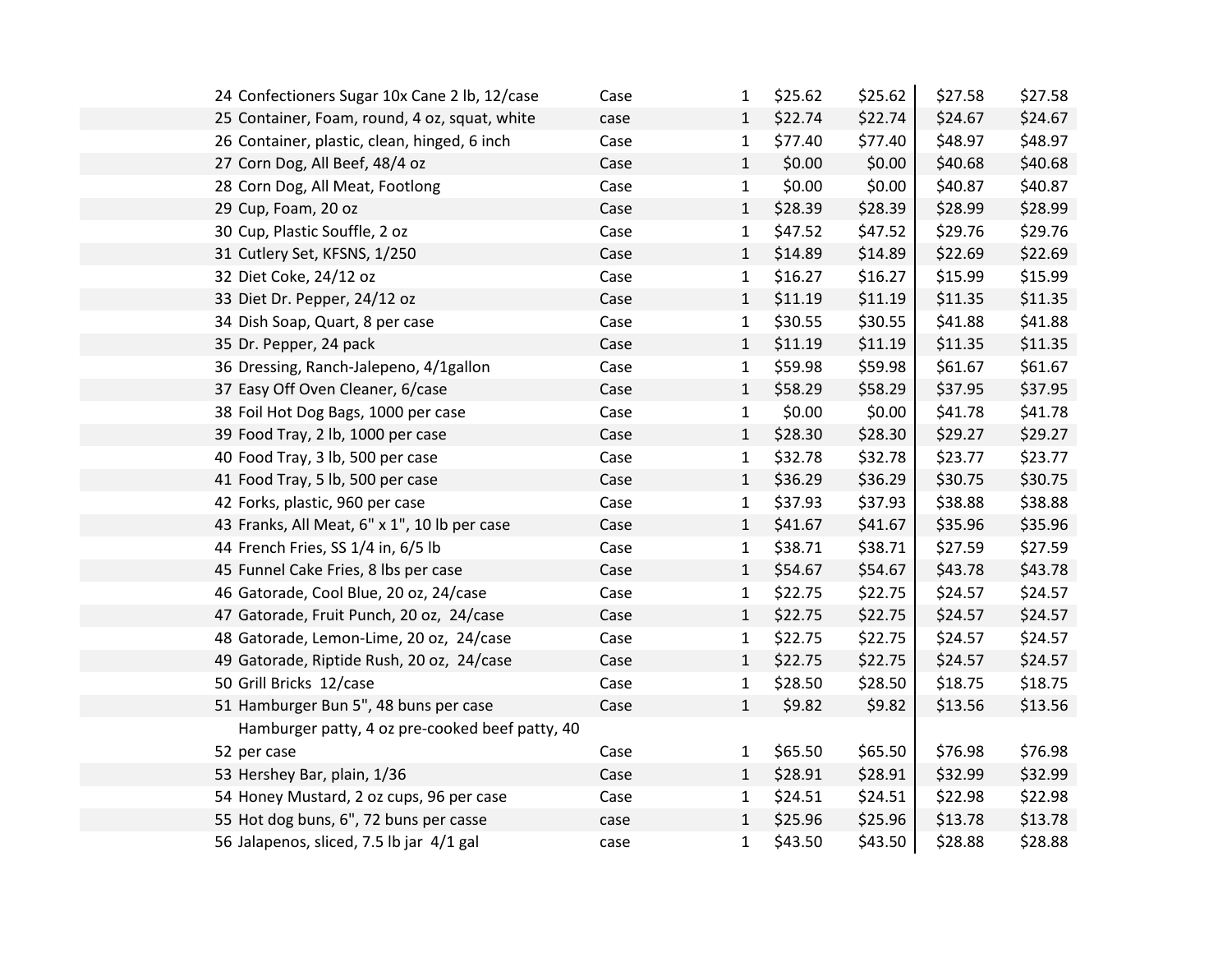| 57 Ketchup, 9 gm packet, 1000 per case              | case | 1            | \$21.64 | \$21.64 | \$19.86  | \$19.86  |
|-----------------------------------------------------|------|--------------|---------|---------|----------|----------|
| 58 Lettuce Leaf, 2/5 lb                             | Case | $\mathbf{1}$ | \$19.30 | \$19.30 | \$26.86  | \$26.86  |
| 59 Lid, for foam round, 4 oz, squat container       | Case | $\mathbf{1}$ | \$14.73 | \$14.73 | \$12.70  | \$12.70  |
| 60 Lid, Plastic, 16 SL, 10/100/case                 | Case | $\mathbf{1}$ | \$20.25 | \$20.25 | \$17.58  | \$17.58  |
| 61 Lid, plastic, 2 oz, clear                        | Case | 1            | \$51.47 | \$51.47 | \$31.97  | \$31.97  |
| 62 Lid, Plastic, 32 SL 5/100/Case                   | Case | 1            | \$51.91 | \$51.91 | \$19.65  | \$19.65  |
| 63 M & M Peanut, 1/36                               | Case | $\mathbf{1}$ | \$29.07 | \$29.07 | \$28.77  | \$28.77  |
| 64 M & M Plain, 1/36                                | Case | $\mathbf{1}$ | \$29.07 | \$29.07 | \$28.77  | \$28.77  |
| 65 Marinara Sauce Cups, 1 oz, 100 per case          | Case | $\mathbf{1}$ | \$16.50 | \$16.50 | \$18.99  | \$18.99  |
| 66 Mayo, 12 gm packet, 200 per case                 | Case | $\mathbf{1}$ | \$12.09 | \$12.09 | \$20.37  | \$20.37  |
| 67 Mountain Dew, 24-pack                            | Case | $\mathbf{1}$ | \$10.89 | \$10.89 | \$11.35  | \$11.35  |
| 68 Mozarella Sticks 6/2 lb bags                     | Case | $\mathbf{1}$ | \$55.20 | \$55.20 | \$52.65  | \$52.65  |
| 69 Mustard, 1/5 oz packet, 500 per case             | Case | $\mathbf{1}$ | \$8.70  | \$8.70  | \$13.69  | \$13.69  |
| Napkins, 1/4 fold, Tork Xpressup (must fit this     |      |              |         |         |          |          |
| 70 dispenser), 6000 per case                        | Case | 1            | \$57.89 | \$57.89 | \$55.98  | \$55.98  |
| 71 Onion, 4-5 lb packs                              | Case | $\mathbf{1}$ | \$31.19 | \$31.19 | \$28.79  | \$28.79  |
| 72 Paper towels, roll                               | Case | $\mathbf{1}$ | \$28.24 | \$28.24 | \$23.75  | \$23.75  |
| 73 Pepper, 2 flute packs, 3000 per case             | Case | $\mathbf{1}$ | \$18.45 | \$18.45 | \$20.97  | \$20.97  |
| 74 Pickles, 5 gallon, sliced dill                   | Each | $\mathbf{1}$ | \$20.10 | \$20.10 | \$20.67  | \$20.67  |
| 75 Pickles, 5 gallon, whole                         | Each | $\mathbf{1}$ | \$45.74 | \$45.74 | \$28.97  | \$28.97  |
| 76 Pizza Box, 8" x 8", 50 per case                  | Case | $\mathbf{1}$ | \$15.59 | \$15.59 | \$17.49  | \$17.49  |
| 77 Pizza, 4 cheese, 24/11.15 per case               | Case | $\mathbf{1}$ | \$63.77 | \$63.77 | \$59.98  | \$59.98  |
| 78 Pizza, Pepperoni, 8", 24/11.4 oz                 | Case | $\mathbf{1}$ | \$64.27 | \$64.27 | \$63.98  | \$63.98  |
| 79 Potato, Tater-Tots, 6/5 lb                       | case | $\mathbf{1}$ | \$36.82 | \$36.82 | \$49.78  | \$49.78  |
| 80 Ranch Dressing, 2 oz cup, 96 per case            | Case | $\mathbf{1}$ | \$24.29 | \$24.29 | \$22.98  | \$22.98  |
| 81 Reese Peanut Butter Cup, 1/36                    | Case | $\mathbf{1}$ | \$28.90 | \$28.90 | \$28.77  | \$28.77  |
| 82 Relish, 9 gm packet, 200 per case                | Case | $\mathbf{1}$ | \$9.00  | \$9.00  | \$13.67  | \$13.67  |
| 83 Roasted Medium Chicken Wings, 10 lb per case     | Case | $\mathbf{1}$ | \$52.86 | \$52.86 | \$56.97  | \$56.97  |
| 84 Salt, 2 flute packets, 3000 per case             | Case | $\mathbf{1}$ | \$8.71  | \$8.71  | \$14.69  | \$14.69  |
| 85 Sanitizer tablets, 900 per case                  | Case | $\mathbf{1}$ | \$36.31 | \$36.31 | \$71.75  | \$71.75  |
| 86 Sauce, cheese, montery jack, 6/10# cans per case | Case | 1            | \$92.11 | \$92.11 | \$105.97 | \$105.97 |
| 87 Sausage on a stick, 27/6 oz                      | Case | $\mathbf{1}$ | \$38.89 | \$38.89 | \$42.96  | \$42.96  |
| 88 Shortening, 35 lb liquid                         | Case | $\mathbf{1}$ | \$41.47 | \$41.47 | \$43.58  | \$43.58  |
| 89 Skittles, 1/36                                   | Case | $\mathbf{1}$ | \$29.06 | \$29.06 | \$28.77  | \$28.77  |